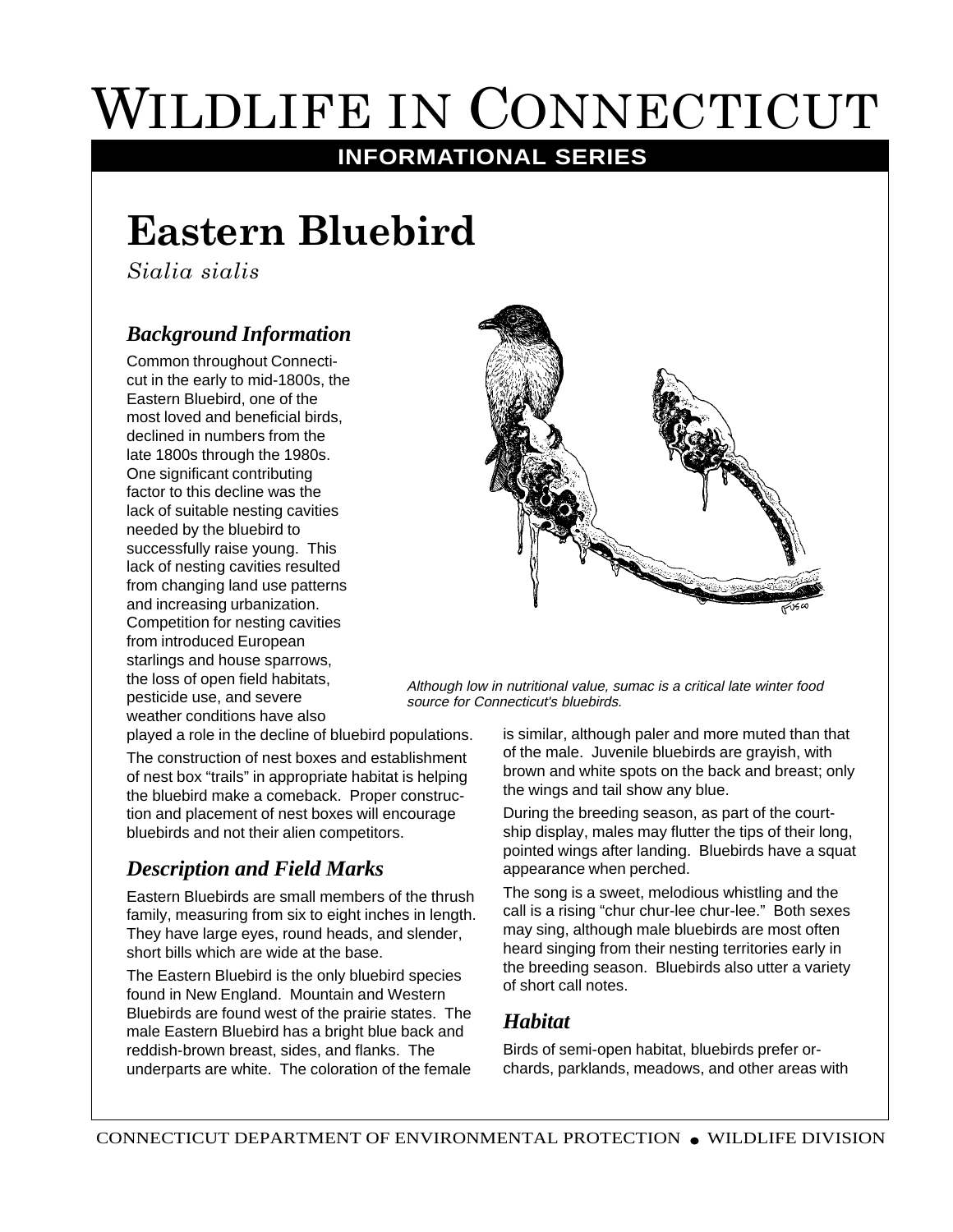scattered trees and short ground cover. They perch in the open, scanning the ground for their prey of insects and spiders. In the fall and winter, their diets change to wild fruits and berries. Small flocks of bluebirds may be seen foraging along the edges of wooded swamps. During fall migration, dogwood and viburnum berries are very important foods. Typical winter foods are the fruits of Virginia creeper, eastern red cedar, sumac, bayberry, honeysuckle, winterberry, and many other berryproducing shrubs and vines.

#### *Breeding*

Bluebirds search for natural cavities or nest boxes along the edges of woods or pastures, and in orchards, meadows, and large gardens. Hollow limbs, holes in trunks, or deserted woodpecker "apartments" are used as nest sites. These cavities range from three to 30 or more feet above ground. Competition with starlings for these natural cavities often forces bluebirds to seek nest boxes. The nest, built by the female, is composed chiefly of grass, but often contains fine rootlets, pine needles, or deer hair. The three to seven eggs are oval and light blue in color. White eggs are possible, but rare. Eggs are laid from early April to mid-August in Connecticut. Incubation, done mostly by the female, normally takes 13 to 14 days, but can take longer in cold weather. Bluebirds produce two broods yearly, and sometimes three if weather conditions are favorable and food supplies are adequate.

#### *Distribution in New England*

Bluebirds are both migrants and summer residents in New England. They may be winter residents in southern New England, and they are becoming more common year-round in certain areas of Connecticut.

#### *Parasites*

Bluebirds are sometimes infected by the parasitic blowfly (Protocalliphora sialia), which prefers cavitynesting birds. The cycle of this parasite begins when the adult female blowfly lays eggs in the nesting material. When the eggs hatch, the larvae attach themselves to the nestlings at night and suck their blood. When gorged sufficiently, the larvae burrow back into the nesting material, surrounding themselves with a flexible membrane to resemble a



small brown egg. This is the pupal stage. In 10 to 14 days, adult blowflies emerge from the pupal case, or puparia, and fly away to repeat the cycle.

Ordinarily, no action against this parasite needs to be taken. If other stress factors, such as prolonged rain, drought, or food shortages occur, blowfly parasitism can seriously weaken nestlings and control measures may be necessary to save the brood. Removal of the larvae or replacement of heavily infested nests (with dry straw) are the best control techniques. Pesticides like rotenone or pyrethrins may be effective, but they will also kill a tiny parasitic wasp (Nasonia vitripennis) that controls blowflies naturally by preying on blowfly pupae. Few studies have been done on the effects of these pesticides on wild birds.

#### *Installing and Monitoring a Nest Box*

The following are tips for establishing and maintaining a successful bluebird nest box. They apply to both backyards and bluebird nest box trails.

● **Select good habitat.** Open, rural country with low or sparse ground cover and scattered trees is best. Pastures, large lawns, golf courses, parks, and cemeteries are all good sites for nest box trails. Vandalism and excessive human disturbance may present problems in some public places. Poor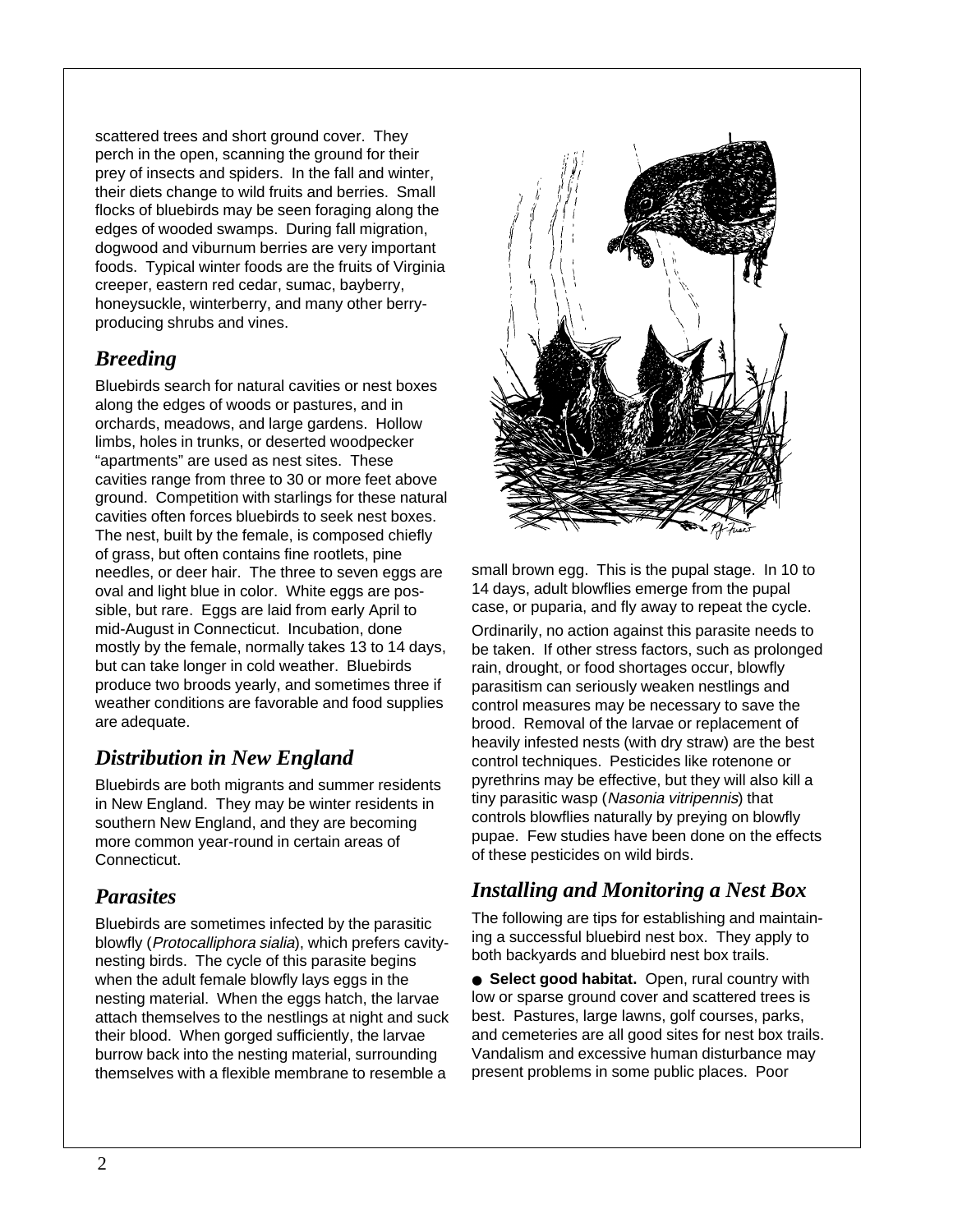# Connecticut DEP Bluebird Box Plans (Side-opening)

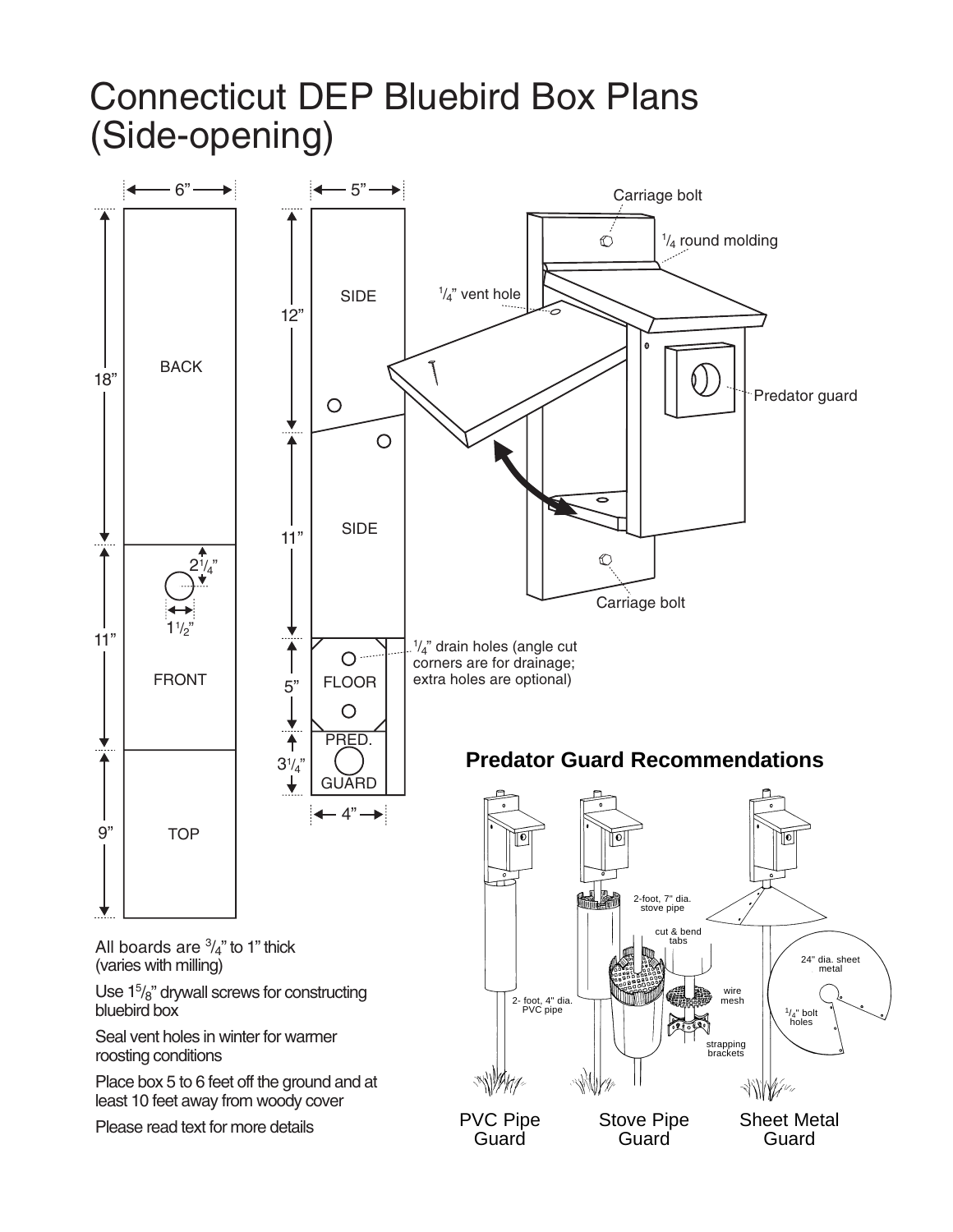habitat selection often results in more house sparrows rather than bluebirds.

● **Avoid brushy and heavily wooded areas.** These habitats are far more suitable for house wrens, which will probably dominate existing nest boxes.

● **Avoid areas where house sparrows are abundant.** Do not place the boxes close to houses or barns. House sparrows will kill bluebirds and destroy eggs and young.

● **Avoid areas of pesticide use.**

● **Face boxes toward open areas in any direction.** Ideally, the entrance hole should face away from prevailing winds. A tree or suitable perch 40 to 100 feet from the box provides a perfect rest stop for young on their first flight.

● **Keep boxes at least 100 yards apart.** This allows the bluebirds to establish a territory around the nest box.

● **Protect boxes against predators.** Snakes, raccoons, housecats, and other predators can quickly reduce bluebird numbers. Repeated nest box raids often cause abandonment of the box. Follow the tips for predator guards on page 3 to prevent bluebird losses.

● **Monitor the boxes.** Check them once a week during the nesting season to record progress of the nestlings and to control house sparrows. Establishing a nest box trail in a loop is most convenient for monitoring. You will end up near where you started monitoring and avoid disturbing the birds as you backtrack.

#### **Quick Guide to Nest Identification**

**Bluebird:** a neat nest of fine grasses or pine needles.

**Tree swallow:** a nest of grasses lined with feathers. **Black-capped chickadee or tufted titmouse:** a

downy nest of mosses, fur, and soft plant fibers.

**House wren:** a messy nest of twigs, occasionally lined with finer fibers.

**House sparrow:** a nest with a jumble of odds and ends, such as grasses, cloth, feathers, twigs, and possibly bits of litter.

● **Always remove house sparrow nests immediately when found.** To encourage second or third broods, remove bluebird and other nests as soon as young birds fledge from the nest box.

● **Inspect boxes in early fall and late winter; clean and repair if necessary.** Bluebirds are less likely to nest in a box that has an old nest in it. Old nests increase the numbers of parasites in the box, often resulting in nest failure.

● **Keep a bluebird journal.** Record the date, species using the box, number of nestlings, number of young fledged, and any other interesting observations.

● **Share your results.** Complete and return a Bluebird Nest Box Survey Card. These postagepaid cards help the Wildlife Division's Nonharvested Wildlife Program monitor bluebird populations statewide. Relatives, friends, and neighbors are often delighted to hear about your results, too. You may interest someone else in bluebird conservation!

New boxes and trails should be established and older boxes cleaned and repaired prior to the start of the bluebird nesting season. Ideally, boxes should be available by mid-March in Connecticut. However, since bluebirds have more than one brood a year, boxes may be put up at any time of the year. The success rate for box use drops as the nesting season progresses.

### *What Else Can You Do to Help?*

**Learn to recognize the nest and eggs of the house sparrow and remove them from your nest box.** House sparrow nests, eggs, adults, and young are not protected by law and may be legally removed or destroyed. It may take many weeks of removal to discourage house sparrows from using your bluebird box.

A house sparrow nest is very sloppy. It is made of coarse grass, rootlets, leaves, straw, and possibly bits of cloth and litter, which fill the cavity. It often has a domed roof when built in a nest box and may vary in size. The three to seven eggs are oval and white, gray or greenish, with irregular, brown speckles.

**Plant native trees, shrubs, and vines that will provide fall and winter food for bluebirds.**

The following are some bluebird favorites: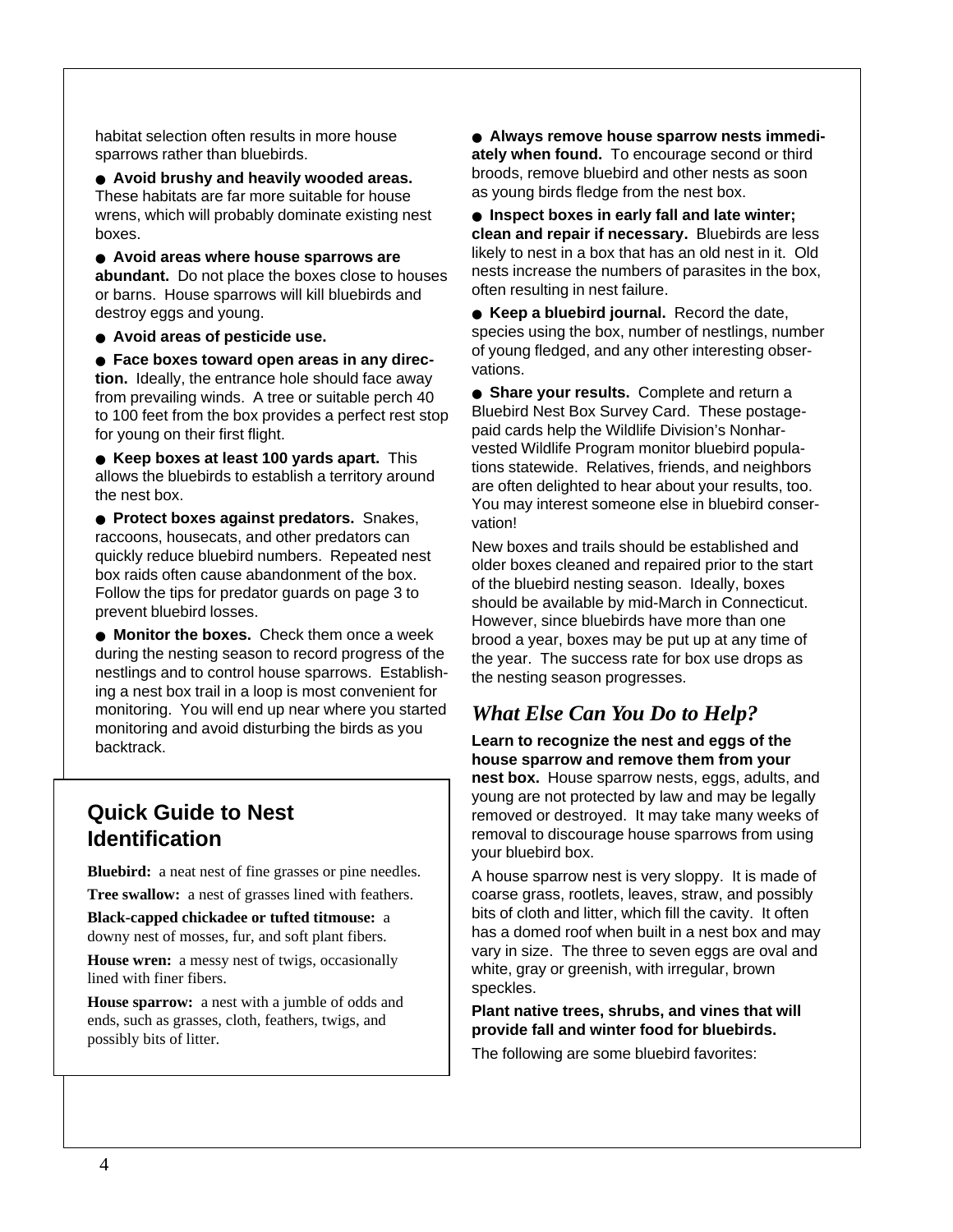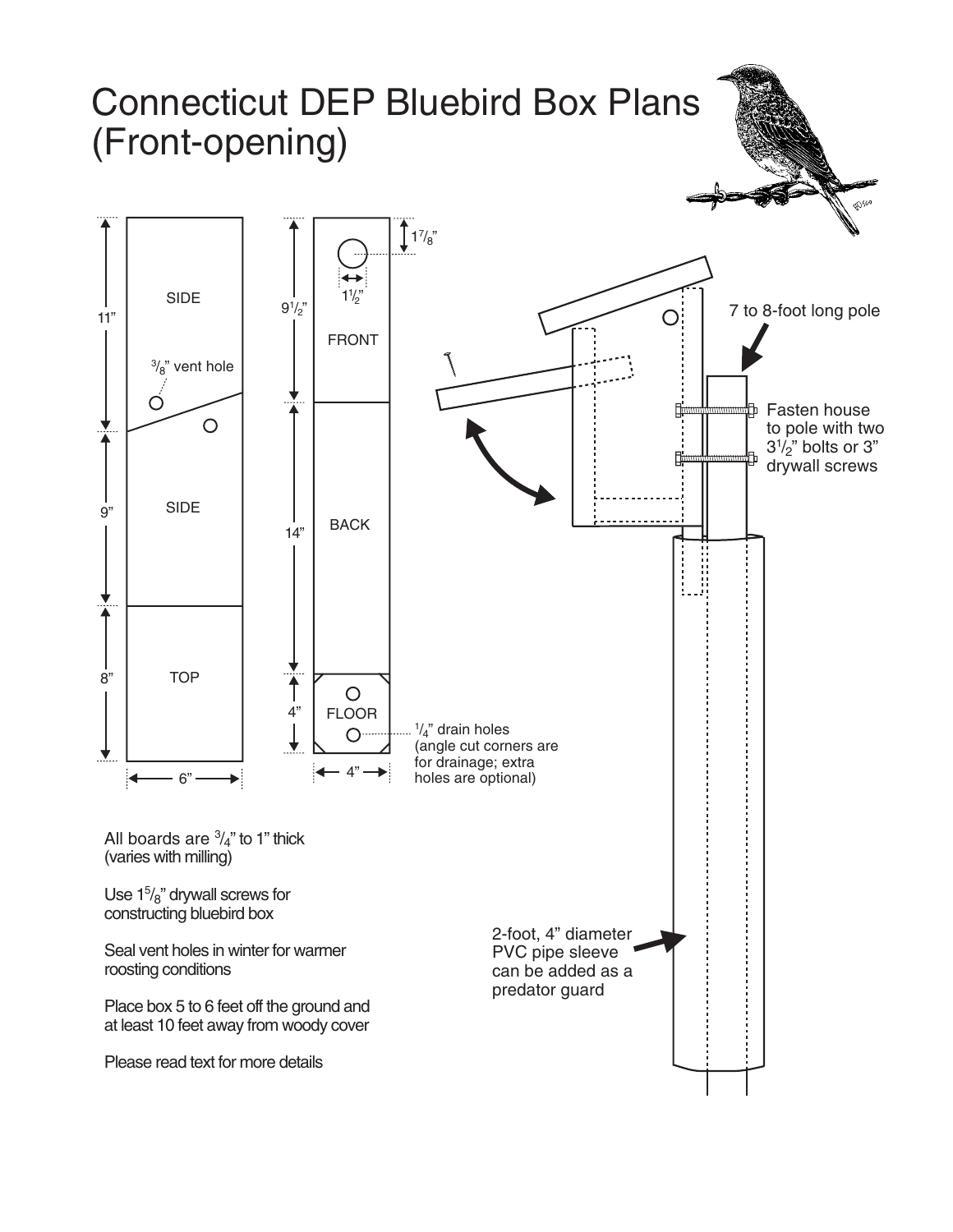

#### **The Bluebirder's Timetable**

Nest building: 1 - 6 days Egg laying: 5 - 7 days Incubation: 13 - 14 days Fledging: 16 - 21 days

#### **Trees**

American Mountain Ash (Sorbus americana) Shadbush (Amelanchier canadensis) Flowering Dogwood (Cornus florida) Alternate-leaf Dogwood (Cornus alternifolia) American Holly (Ilex opaca)

#### **Shrubs**

Highbush Cranberry (Viburnum trilobum) Gray Dogwood (Cornus racemosa) Silky Dogwood (Cornus amomum) Red-osier (red-stemmed) Dogwood (Cornus stolonifera) Smooth Sumac (Rhus glabra) Staghorn Sumac (Rhus typhina)

#### **Vines**

Virginia Creeper (Parthenocissus quinquefolia) Grape (Vitus spp.)

**Use "paired boxes" if nesting bluebirds are harassed or driven off by tree swallows.** Quickly set up a second box 20 to 30 feet from the first. A tree swallow pair will select one box for nesting and defend the other box against use by other swallows, allowing the bluebirds to claim it. This strategy makes it possible to encourage the successful nesting of both the bluebirds and the equally beneficial tree swallows.

#### *Bluebird Nest Box Plans and Instructions*

The nest box illustrated on page 3 was designed by the Connecticut Bluebird Working Group. More skill is required for constructing this box, but it is easier to mount. This nest box has an entry-hole predator guard and opens on the side for easy monitoring and cleaning.

Plans for a simple, yet effective, nest box are illustrated on page 5. The box is designed not only

to meet bluebird needs, but to be durable and easy to clean and repair. It is easily constructed with hand tools and a minimum of materials.

Nest boxes can be made out of almost any wood, but cedar, pine, or cypress are preferred. Do not use pressure-treated lumber or exterior plywood, both of which are chemically treated and unsuitable for nest boxes. If rough-cut wood is not used, score or groove the interior surface of the front, below the entry hole, to aid nestlings in climbing out of the box.

Both nest box styles should be assembled using dry wall screws, which make repairs to the box easier. Use of Phillips-head screws helps deter curious passersby from opening the nest box.

If weatherproofing of the nest box is desired, the outside surface can be treated with linseed oil. Allow the oil to be totally absorbed before installing the box. It is best not to stain or paint nest boxes. However, a light-colored stain or latex paint may be applied to the **outside** of the nest box. **Avoid using dark colors and never stain or paint the inside of the box or entrance hole.**

Nest boxes should be mounted five feet above ground level on galvanized pipe or six- to sevenfoot metal garden stakes. Flatten the tabs on the stakes to discourage raccoons. Boxes can be attached to metal stakes with carriage bolts or to galvanized pipe with screws or pipe brackets.

**Boxes should not be mounted on trees.**

Pole-mounted nest boxes are still subject to predation. Predation rates vary dramatically from location to location and year to year. Three types of predator guards are shown on page 3. Most experienced "bluebirders" have a favorite style; however, no single design is favored unanimously. All do agree that an additional predator guard is very important and, in some areas, essential to successfully raising bluebirds.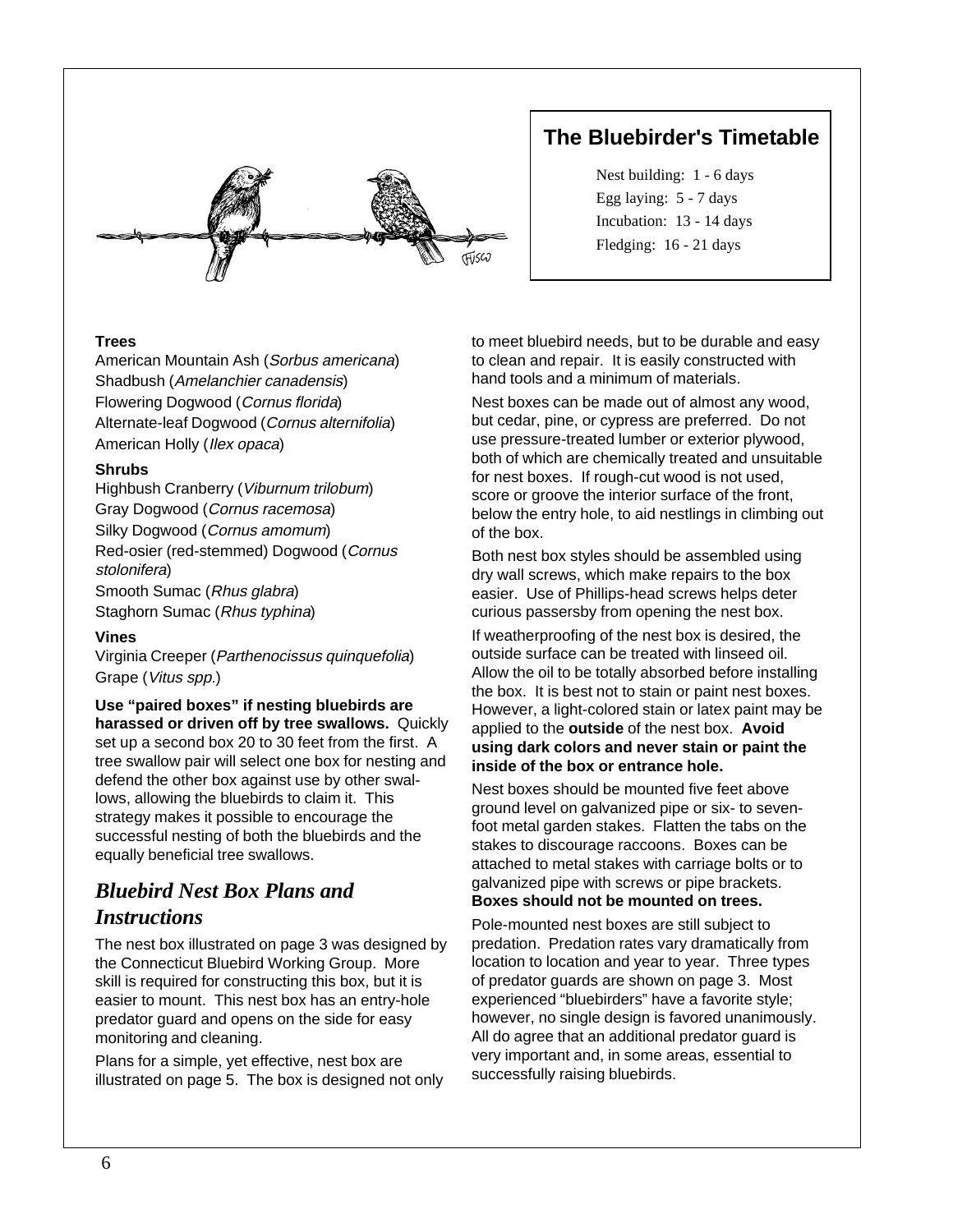#### *Keep a Nest Box Journal*

Maintaining a log or journal on your nest boxes helps document box success or failure for end-ofseason surveys. A journal provides information on when eggs are expected to hatch, when young are likely to make their first flights, and why a problem may have developed with the nestlings. Keep records in a way that makes sense to you and is easy to complete. Some suggestions:

**Date:** time and weather conditions

**Nest:** type, materials used, date started, date completed, height of nest

**Eggs:** number, date first egg laid, date last egg laid

**Young:** number, hatch date, age (hatch date = day 1), condition

**Parasites:** type, any control measures taken

**Fledglings:** number, date

**Comments:** any observations of interest, such as competitors, predation problems, banding information, behavioral notes

#### *Aging of Bluebird Nestlings*

Determining the age of young bluebirds is extremely difficult. The size, weight, and development of nestling birds vary greatly and are dependent on food, weather, temperature, and the number of birds in a nest. Despite these variations, some common clues can help you approximate the age of nestling bluebirds.

- Day 1: Eyes closed; black down on head and sometimes spine; young are a little larger than egg.
- Day 2-4: Eyes closed; body weight has at least doubled; feathers begin to appear as dark areas on wings and head (day 4).
- Day 5-7: Eyes open as slits; feathers break through skin on wings and head; feathers begin to open (day 7).
- Day 8-11: Eyes wide open; primary wing feathers still opening; weight is 75 percent of adult weight. By day 11, wing feathers on males may appear bright blue and on females, pale blue-gray. Nestlings may preen a little.
- Day 12-21: White eye ring; young actively stretching, preening, and flexing their wings.

**Note:** Opening the nest box after day 12 is not advisable unless a problem arises. The increasingly active nestlings may fall or hop out of the nest box, reducing their chances for survival.

#### *For More Information*

Department of Environmental Protection Nonharvested Wildlife Program Sessions Woods Wildlife Management Area P.O. Box 1550 Burlington, CT 06013-1550 (860) 675-8130

North American Bluebird Society P.O. Box 74 Darlington, WI 53530 hltp://www.cobleskill.edu/nabs/

#### *References and Additional Reading*

Grooms, S. and D. Peterson. 1991. Bluebirds! NorthWord Press, Minocqua, WI. 160pp.

Harrison, H. H. 1975. A field guide to birds' nests found east of the Mississippi River. Houghton Mifflin Co., Boston. 285pp.

Stokes, D. and L. 1991. The bluebird book: the complete guide to attracting bluebirds. Little, Brown and Company, Boston, MA. 96 pp.

Zeleny, L. 1976. The bluebird: how you can help its fight for survival. Indiana University Press, Bloomington. 170 pp.

Zickefoose, J. 1993. Enjoying bluebirds more. Bird Watcher's Digest Press, Marietta, OH. 33pp.

#### *Bluebird Videos*

Jewels of Blue: the Story of the Eastern Bluebird. 1988. Birds Eye View Productions, Afton, MN. 30 minutes.

Bluebird Trails: How to Start and Maintain a Bluebird Trail. 1989. Birds Eye View Productions, Afton, MN. 37 minutes.

Backyard Blues. 1991. Birds Eye View Productions, Afton, MN. 47 minutes.